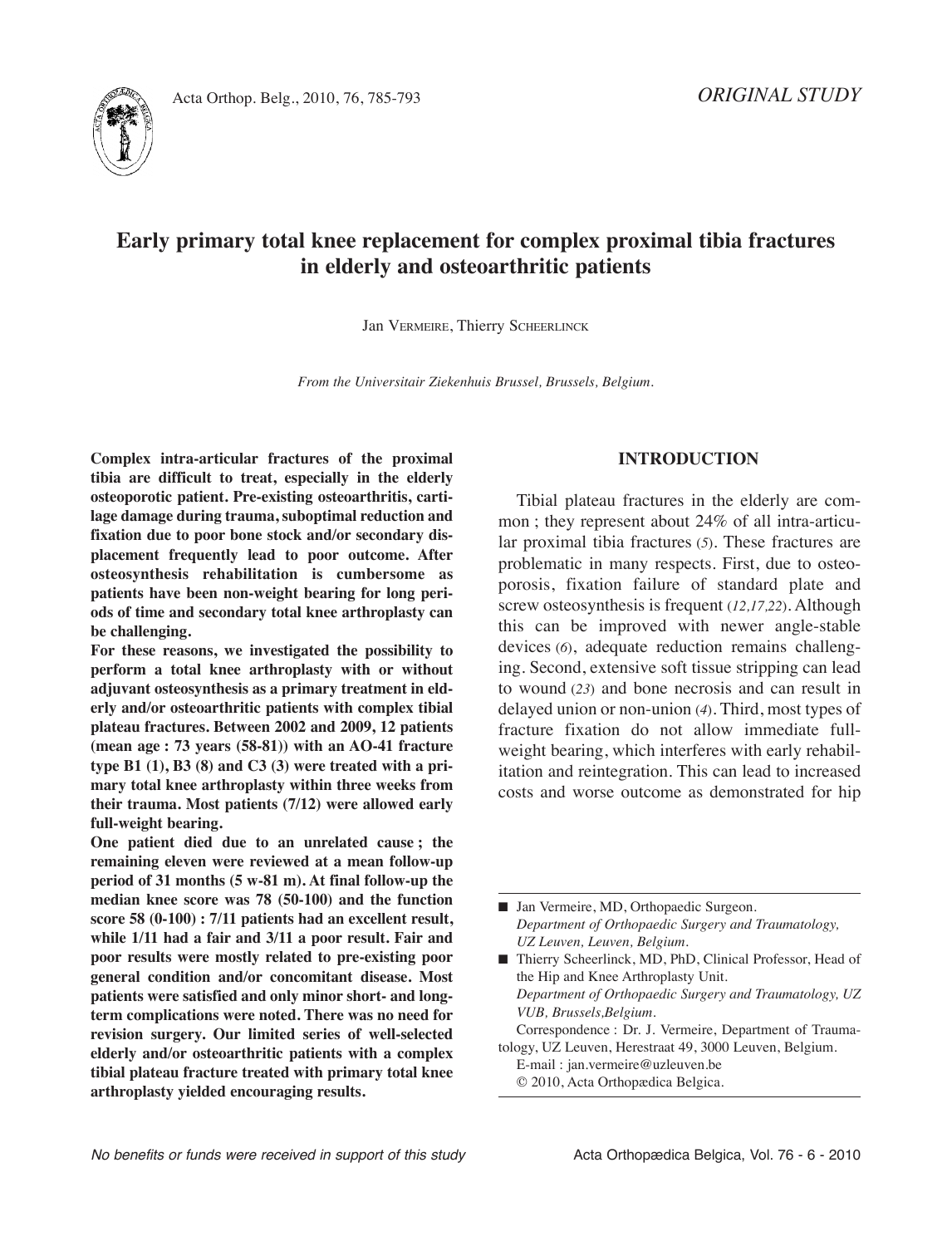fracture (*11*). Finally, the combination of osteoarthritis and cartilage damage during trauma may result in poor long-term outcome even when an adequate reduction and fixation can be obtained. A three-fold increase in degenerative changes has indeed been reported after tibial plateau fractures (*19*).

Traditionally, complex displaced intra-articular fractures of the proximal tibia are treated by open reduction and internal fixation (ORIF) (9), external fixation (*9*), and eventually secondary total knee arthroplasty (TKA) (*18,22*) in case of failure. However, secondary total knee arthroplasty is challenging. Difficulty in achieving ligament balance, extensor mechanism scarring, patellar maltracking, and the necessity to restore axial alignment will have to be addressed (*23*). Moreover, a compromised soft tissue envelope often leads to wound problems (*23*) and the presence of infection (6 to  $28\%$  after ORIF of tibial plateau fractures (13)) is problematic. Compared to non-infected osteosyntheses it increases the likelihood of reintervention by a factor four (*13*).

Although primary hip arthroplasty for femoral neck fractures is a well-accepted treatment option (*14*), this has not been the case for knee arthroplasty in the presence of a tibial plateau fracture. However, primary total knee replacement has the potential to bypass many of the above-mentioned difficulties and can limit the number of interventions in a selected group of patients. Moreover, advances in implant technology and increased experience with TKA revision surgery can contribute to the success of this procedure. We investigated the feasibility of the procedure in a limited and well-selected group of elderly and/or osteoarthritic patients. We report on the early and medium-term results.

## **MAtErIAl And MEthods**

Between 2002 and 2009, 12 patients with a closed displaced tibial plateau fracture underwent a primary TKA within three weeks from their trauma and were included in this retrospective study. in order to be eligible for primary TKA, patients had to be able to walk prior to their fracture. They were either at least 70 years old with poor bone quality and presenting with a tibial plateau fracture that would be difficult to treat with ORIF, or they were at least 55 years old and presented severe and invalidating concomitant knee osteoarthritis. Delayed TKA performed more than three weeks after trauma or TKA after failed ORIF were excluded.

Experienced knee arthroplasty and knee revision surgeons (PPC : 3, FH : 4, TS : 5) operated upon all patients in the orthopaedic and trauma department of the Universitair Ziekenhuis Brussel. The pre-operative and immediate postoperative patient evaluation was based on the medical files and the standard radiographs as well as the pre-operative computed tomography scans. Fractures were classified according to the AO classification (AO-41 : fractures of the proximal segment of the tibia (*3*)) and the degree of pre-operative knee osteoarthritis and/or osteoporosis was evaluated. The operation time and implant type were retrieved from the operation protocol.

Final evaluation of 11 patients was carried out in 2009 and 2010. By then one patient had died due to an unrelated cause after hip fracture surgery. Clinical evaluation was performed according to the Knee Society Score (KSS). Both, the Final Knee score and Function Score were calculated (10). Radiological evaluation was performed with standard anteroposterior, lateral and skyline patella views. Fracture healing, implant positioning and signs of implant loosening were registered. Within three months after surgery, complications were described as being short-term. After that, they were considered as long-term complications.

## **rEsults**

## *Demographics and fracture type*

In this study a total number of 12 patients (nine women, three men) underwent primary total knee replacement within three weeks after sustaining a complex intra-articular proximal tibia fracture  $(table I)$ . At the time of intervention the mean age was 73 years (range : 58-81).

According to the AO classification one patient had a 41-B1 fracture (lateral split), eight a 41-B3 fracture (lateral split-depression), and three a 41-C3 fracture (complex lateral and medial plateau fracture with a metaphyseal component and an avulsion of the tibial spine) (table I). All fractures were unilateral, seven at the left-hand-side and five at the right-hand-side. Six patients suffered a low-energy trauma, two of them sustaining a C3 fracture. The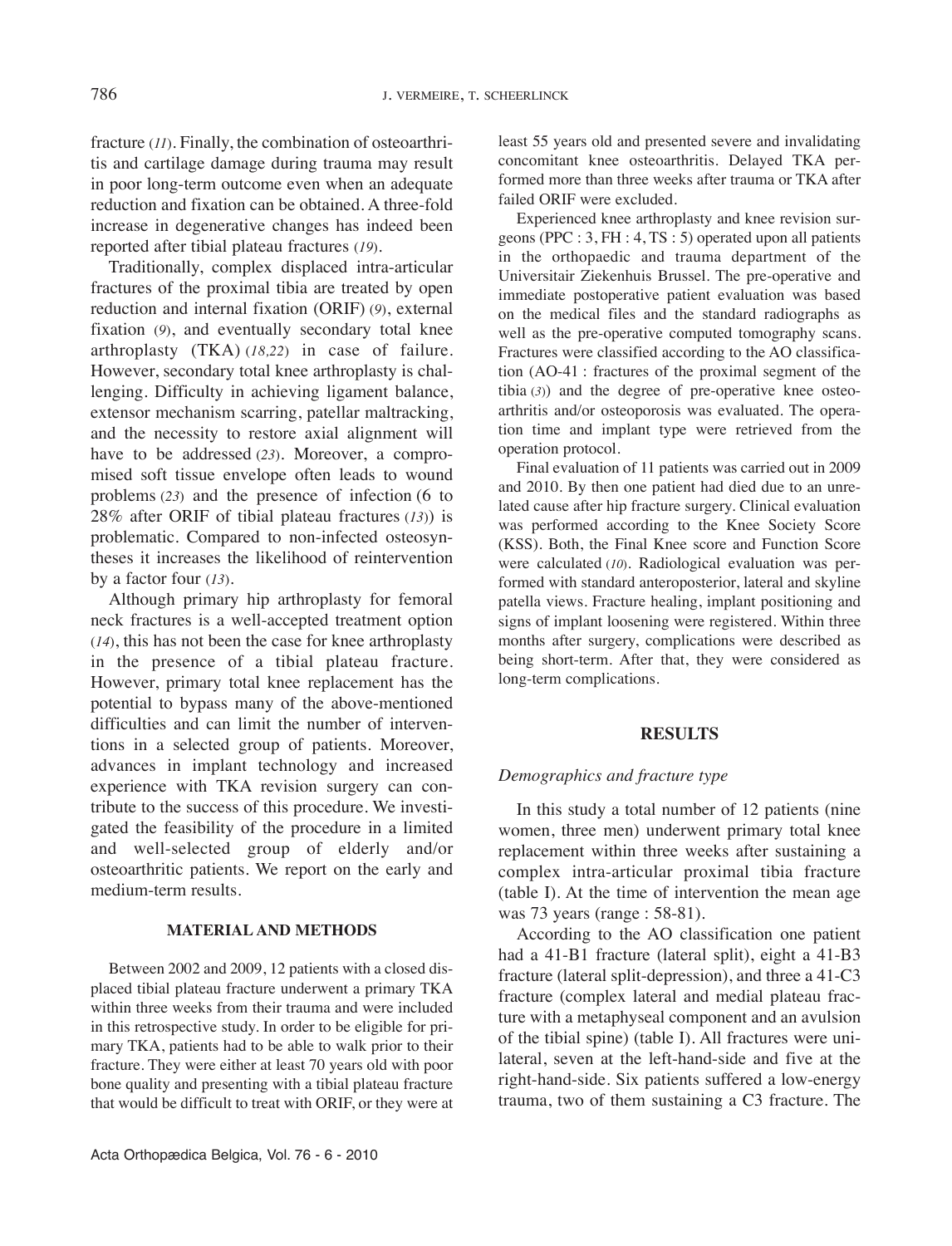remaining six suffered a high-energy trauma, resulting in one C3 fracture. Concomitant fractures were observed in three patients : one ipsilateral ankle fracture treated by six weeks of non-weight bearing cast immobilization, one ipsilateral anterior and posterior pelvic ring fracture treated with 6 weeks of partial-weight bearing and one contralateral fourpart humeral head fracture treated by shoulder arthroplasty three days after the TKA.

Main reasons for primary TKA included : the fracture morphology in three cases (two C3 fractures and one B3 fracture with ligamentous injury), the presence of severe concomitant osteoporosis in two cases and the presence of concomitant preexisting osteoarthritis in seven cases (five tricompartimental, one lateral and one with only "slight" attrition).

## *Hospitalisation and surgery*

Nine patients were admitted immediately after trauma, two sustained an accident the day before and one presented only after two weeks. The mean time interval between admission and surgery was three days (range : 1-6). Ten patients had a general and two a loco-regional anaesthesia. All patients received a single-shot antibiotic prophylaxis and were operated under pneumatic tourniquet.

The mean duration of surgery was 115 minutes (range : 80-195). in all cases we used an all-cemented posterior stabilized (11/12) or constrained condylar (1/12) TKA with a stemmed tibial component bypassing the fracture area (table  $I$ ). The stem was cemented in only two cases (fig 3) but graft impaction was deemed necessary in five and aug-



*Fig. 1.* — Pre-operative radiographs (a) and computer tomography scan (b) of a 58-year-old patient with a severe comminuted lateral tibial plateau fracture type B3. Postoperative radiographs (c) after TKA through a lateral approach with a tuberosity osteotomy.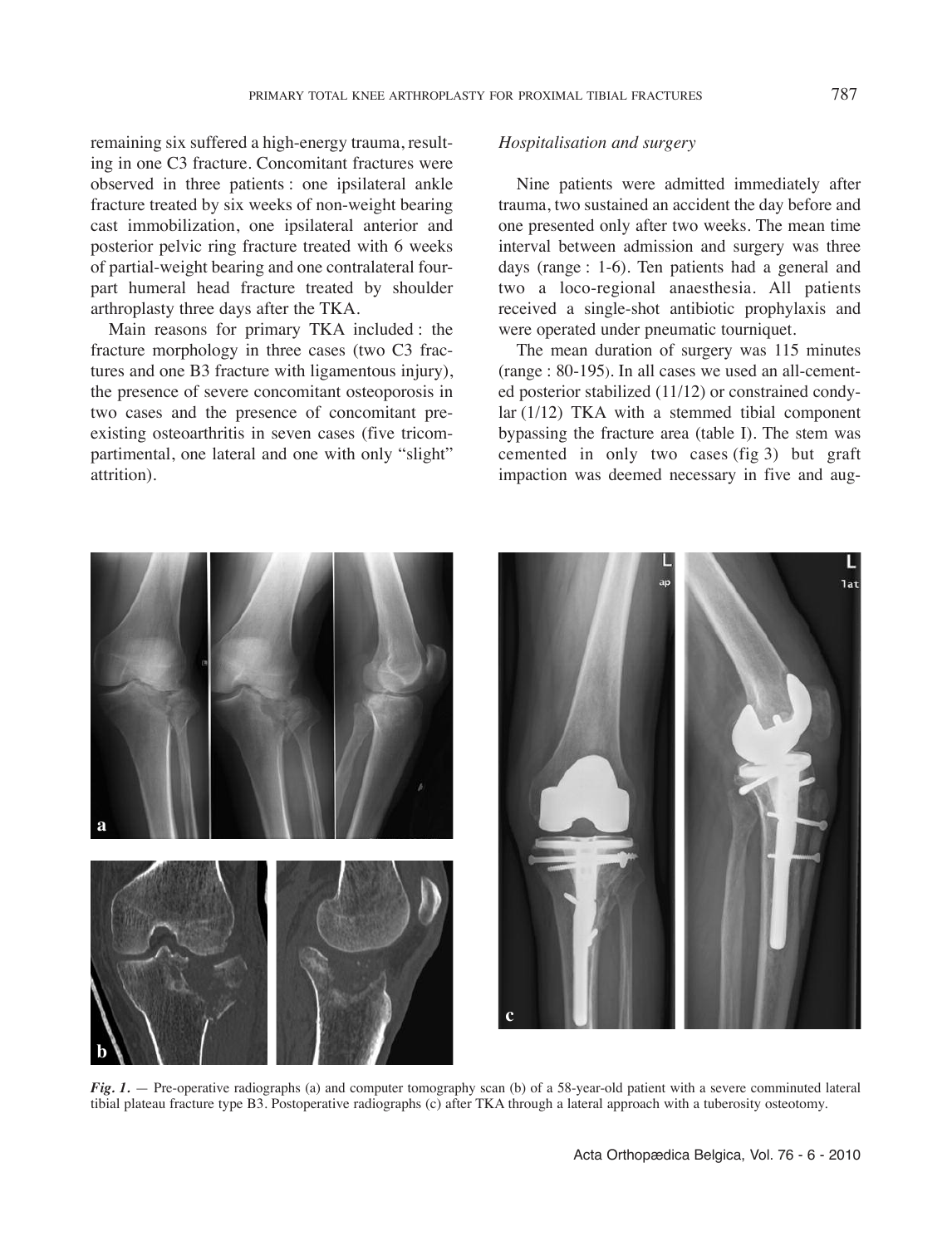| Function<br>KSS             | 5              | 100                          | 45                     | $\circ$                                          | $\overline{a}$                      | 100            | 100            | $\supseteq$            |                | 75             | $\infty$                  | 89              |
|-----------------------------|----------------|------------------------------|------------------------|--------------------------------------------------|-------------------------------------|----------------|----------------|------------------------|----------------|----------------|---------------------------|-----------------|
| Final<br><b>KSS</b>         | $\infty$       | 100                          | 54                     | $50\,$                                           | 94                                  | 95             | 80             | 54                     | Died before FU | 89             | 65                        | 0/0/120         |
| ROM <sup>(°)</sup>          | 0/0/100        | 0/0/110                      | 0/0/120                | 0/0/120                                          | 0/0/120                             | 0/0/130        | 0/0/95         | 0/0/120                |                | 0/0/120        | 0/0/120                   | None            |
| Pain                        | None           | None                         | Continuous<br>Moderate | Occasional<br>Moderate                           | Mild Occasional                     | None           | None           | Continuous<br>Moderate |                | Mild Stairs    | Occasional<br>Moderate    | Pelvic fracture |
| weight bearing<br>Immediate | <b>FWB</b>     | ankle fracture<br><b>NWB</b> | <b>FWB</b>             | <b>FWB</b>                                       | <b>FWB</b>                          | <b>PWB</b>     | <b>FWB</b>     | <b>FWB</b>             | <b>FWB</b>     | NWB            | <b>PWB</b>                | <b>PWB</b>      |
| Complications               | None           | Arthrofibrosis               | None                   | Late periprost-<br>Haematoma +<br>hetic fracture | Superficial<br>infection<br>$DVT +$ | Haematoma      | None           | None                   | None           | None           | None                      | Haematoma       |
| Resurfacing<br>Patellar     | Yes            | Yes                          | Yes                    | Yes                                              | Yes                                 | Yes            | Yes            | $\frac{1}{2}$          | $\frac{1}{2}$  | Yes            | $\mathsf{S}^{\mathsf{O}}$ | Yes             |
| Osteosynthesis              | <b>Screws</b>  | <b>Screws</b>                | None                   | None                                             | Plate + Screws                      | None           | None           | None                   | Screws         | Plate + Screws | Plate + Screws            | <b>Screws</b>   |
| Type TKA                    | Nexgen PS®     | Nexgen PS®                   | Nexgen PS®             | Nexgen PS®                                       | Nexgen PS®                          | Nexgen LCCK®   | Nexgen PS®     | Balansys®              | Nexgen PS®     | Nexgen PS®     | Nexgen PS®                | Nexgen PS®      |
| AO-41                       | $\overline{B}$ | B <sub>3</sub>               | B <sub>3</sub>         | B <sub>3</sub>                                   | B <sub>3</sub>                      | B <sub>3</sub> | B <sub>3</sub> | B <sub>3</sub>         | B <sub>3</sub> | U              | U                         | U               |
| Age (years)                 | $\overline{7}$ | 58                           | 67                     | $\overline{7}$                                   | 72                                  | 73             | 77             | $\overline{81}$        | 77             | 68             | 76                        | $\overline{81}$ |

F W  $\approx$ 

: Full-weight bearing ; P

W  $\approx$ 

B: Partial-weight bearing; N

W  $\approx$ 

: non-weight bearing.

Table i. — Sum mary of the patients treated with a T K AA for a tibial plateau fracture

Acta Orthopædica Belgica, Vol. 76 - 6 - 2010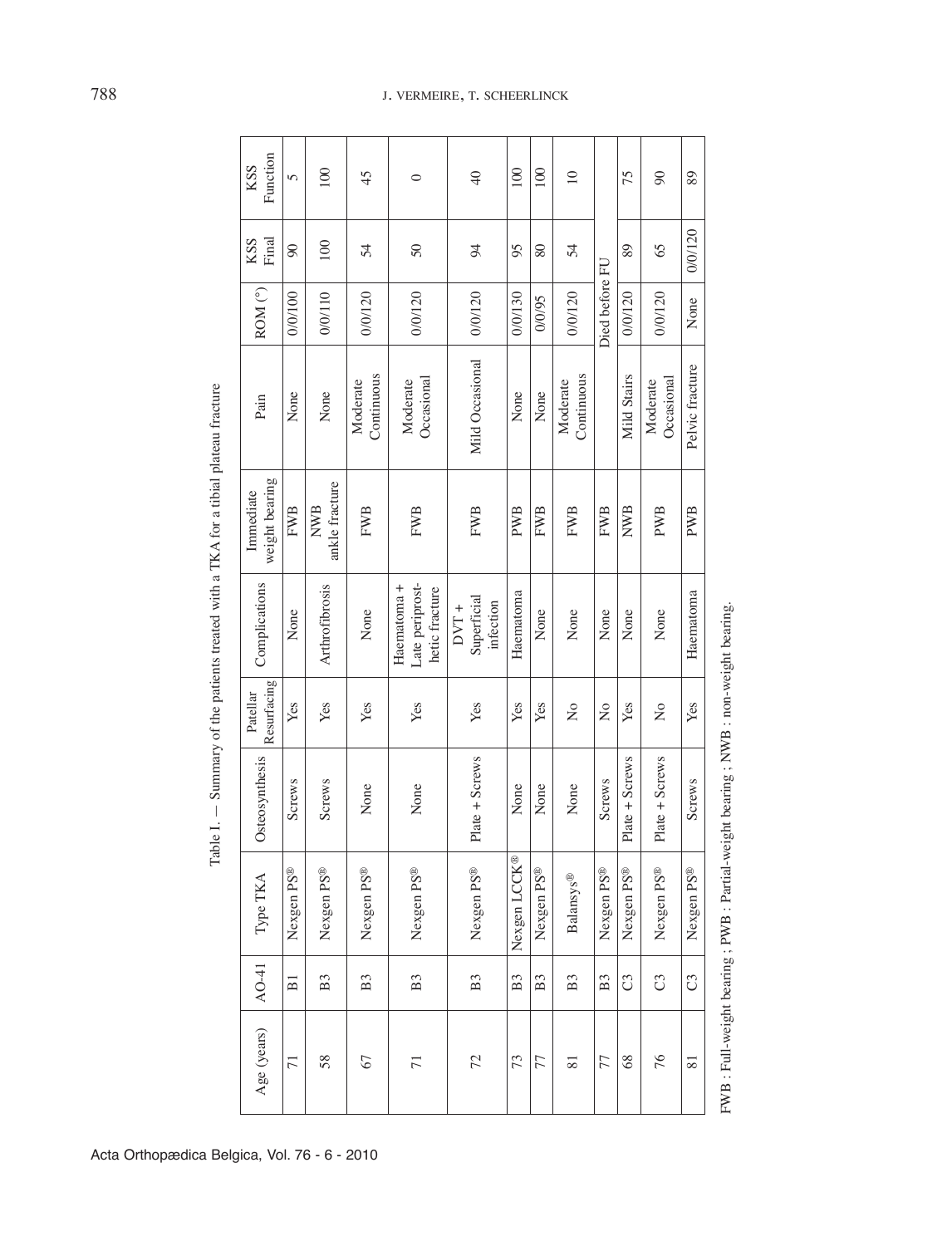

mentation blocks in two patients (one 14 mm lateral and one 5 mm medial). In seven cases, additional fixation of the tibial plateau was performed with screws and/or a plate (table I, fig 1  $\&$  2). All but one knee were operated through a standard medial parapatellar approach. The remaining one had a lateral parapatellar approach with a tibial tuberosity osteotomy. The mean thickness of the tibial polyethylene inserts was 11.5 mm (range : 9-17 mm) and ten arthroplasties had a patellar resurfacing. Only the CCK TKA had a stemmed femoral component.

#### *Postoperative treatment*

Rehabilitation during hospital stay was not very different from our standard elective TKA scheme and included intensive passive motion on a CPM



*Fig. 2.* — Pre-operative radiographs (a) and computer tomography scan (b) of a 68-year-old patient with a severe comminuted metaphyseal tibial plateau fracture type C3. Postoperative radiographs (c) after TKA supplemented with a lateral buttress plate.

machine and early walking rehabilitation. However, only seven patients were allowed full-weight bearing (four unprotected but two with an extension brace and one with an articulated rehab brace). The remaining five patients were restricted in terms of weight bearing, two of them because of concomitant fractures (table I).

Postoperatively, an average of one unit of packed cells (range : 0-2) was transfused including one patient with a bleeding bulbar ulcer. Patients were discharged from the hospital after reaching full extension and a flexion of 80° to 90°. The mean hospital stay in the orthopaedic ward was 18 days (range : 14-23). All patients received antithrombotic prevention with low-molecular weight heparin (LMWH) and stockings for six weeks.

## *Complications*

Complications during hospital stay were rather inconspicuous and occurred in four out of twelve patients (table I). Three developed a haematoma with spontaneous recovery and one obese patient had a deep venous thrombosis and a superficial infection. The thrombosis was treated successfully with a therapeutic dose of LMWH and local measures sufficed for the infectious problem.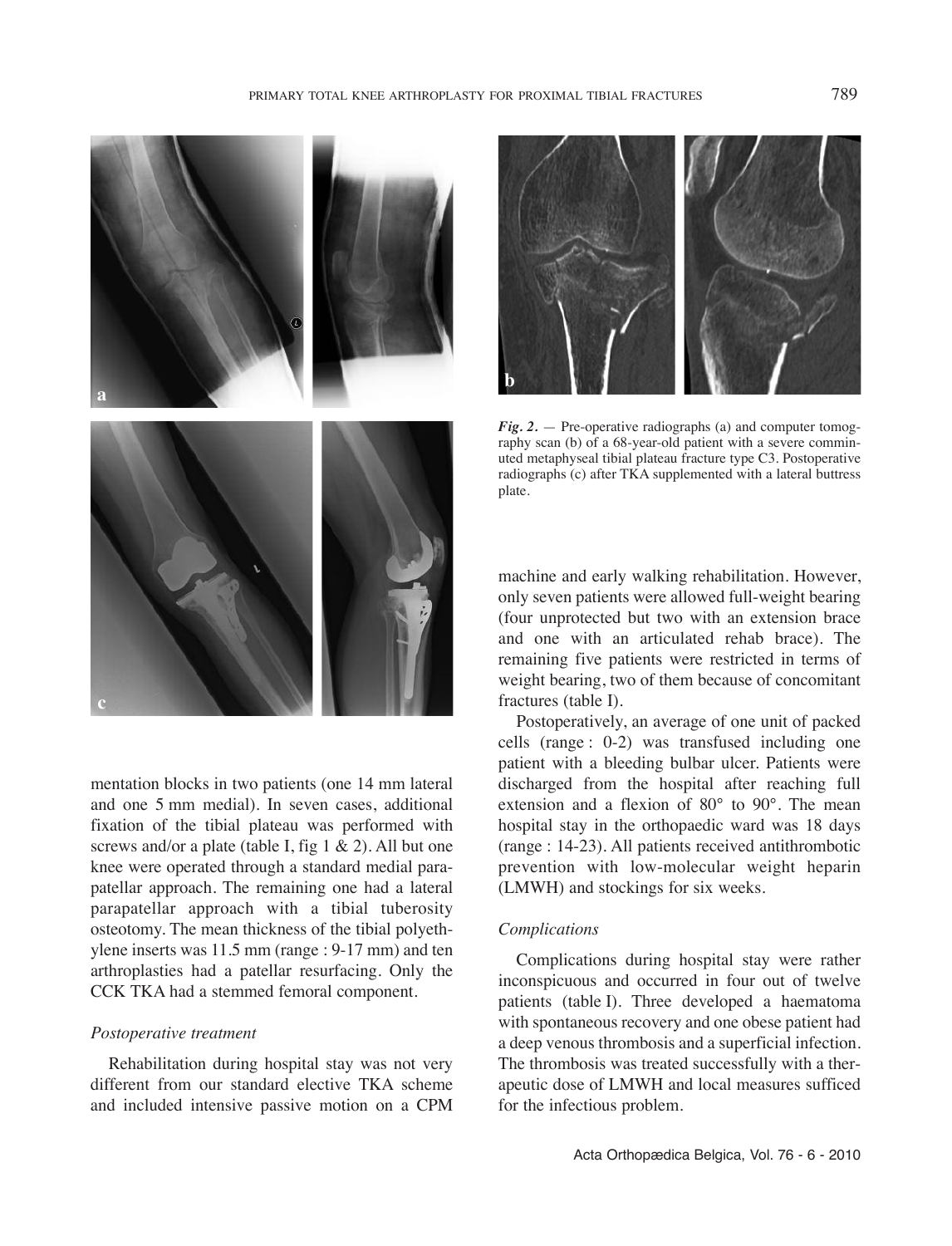# 790 J. VErMEirE, T. SCHEErLinCK



Li Γū **b**

Fig. 3. — Pre-operative computer tomography scan (a) of a 71 year-old lady with a comminuted lateral tibal plateau fracture type B3. Postoperative radiographs (b) after TKA. Periprosthetic fracture (c) four years after TKA treated with a locking plate and cables (d).

A 58-year-old man showed signs of arthrofibrosis eight months after surgery and seemed non-compliant with physiotherapy. However, at final follow-up he unexpectedly made an spontaneous recovery.

Long-term complications included one lady who sustained a periprosthetic femoral fracture four years after her tibial plateau fracture. However, that highrisk patient had previously undergone a hip replacement complicated by a periprosthetic hip fracture treated with a plate and screw osteosynthesis (fig 3).

#### *Results at recent survey*

At a mean final follow-up of 31 months (range : 5 w-81 m), eleven out of twelve patients were available for clinical and radiological evaluation and one patient had died after hip fracture surgery.

Clinically, nine patients had a normal knee alignment and two showed a discrete valgus alignment compared to the contralateral side. The mean knee flexion was 115.9° (95-130°), the three knees with a C3 fracture had 120° of flexion, and those with a concomitant fracture fixation about 115°. No patients presented a hyperextension. At final follow up, five patients had no pain at all. However, the remaining six presented mild or moderate pain mainly in the upper half of the  $tibia$  (table  $I$ ).

The median final knee score was 78 points (range : 50-100) and the median function score 58 (range : 0-100). Seven patients were rated as excellent, one as fair and three as poor. However, many patients presented concomitant age- and healthrelated complaints and this had a major impact on the outcome of the TKA and the Knee scores. Radiologically, no signs of loosening were seen and no implant revisions were necessary.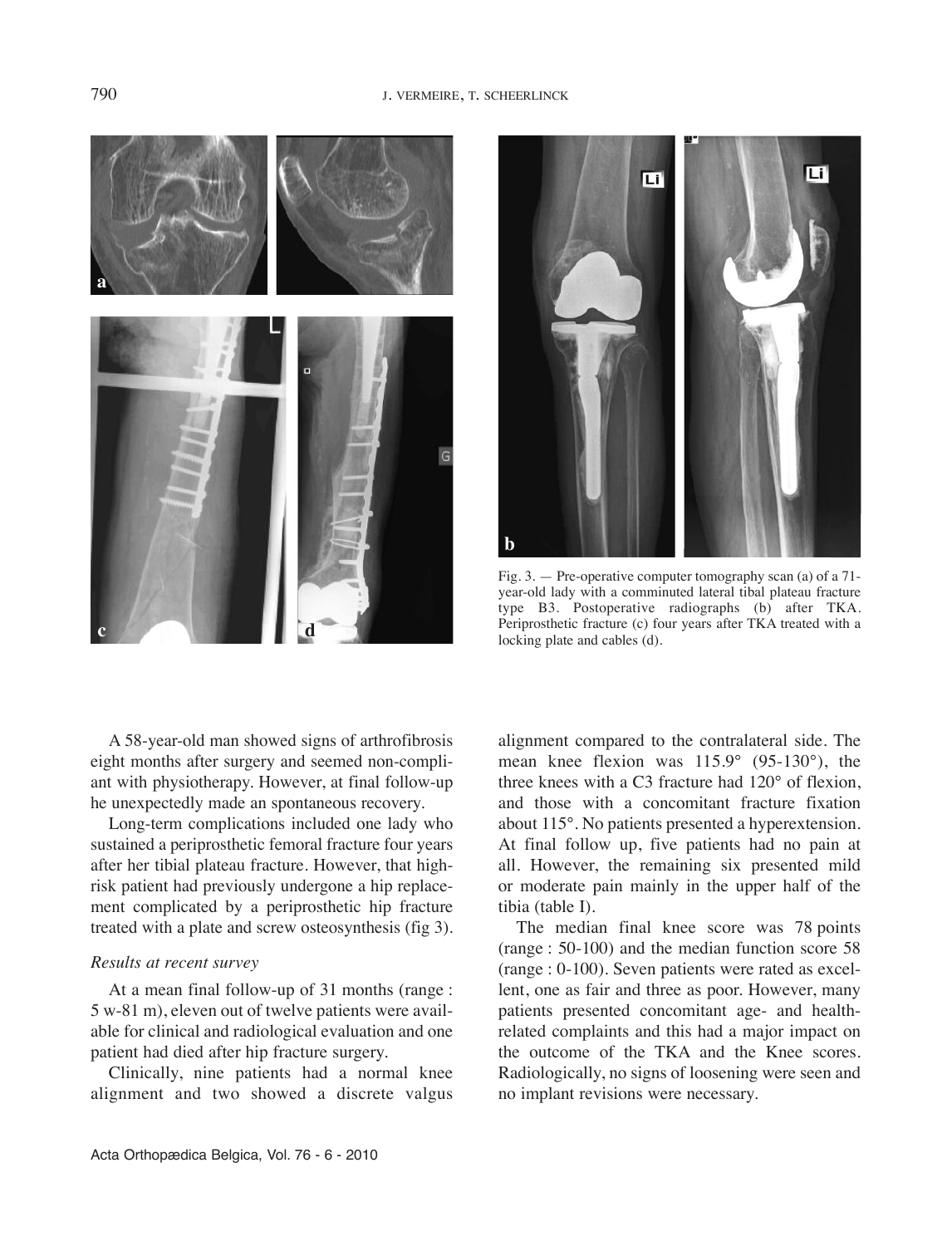# **dIscussIon**

This study reports on 12 elderly and/or osteoarthritic patients with a tibial plateau fracture treated with an early stage TKA. At a mean followup of 31 months and according to the Knee Society Score, most patients (7/11) had an excellent result. However, we had also one fair and three poor results due to severe concomitant comorbidities but also due to residual pain mainly in the upper half of the tibia. We argue that, in these well-selected cases, primary TKA offers advantages in terms of early mobilisation and faster rehabilitation combined with a decreased probability of reoperation. The goal was to limit functional impairment and to allow these patients to return as fast as possible to their pre-fracture surrounding. Although that approach is not new for femoral neck (*14*) or humeral head fractures (*7*), only very few small-size studies (*2,12,15,16,20*) investigated that possibility at the knee.

In our series, all patients were treated with an allcemented posterior stabilised (11/12) or LCCK (1/12) TKA with a stemmed tibial component. Although it is obvious that C-types of fractures involving the metaphyseal region of the proximal femur need distal anchorage, Schwarz *et al* (*20*) suggested that some split depression fractures (B3) could be treated with standard implants. However, in our series the degree of comminution combined with extensive osteoporosis made us choose for a more distal anchorage in all cases. On the other hand, we tried to avoid cementing the stem as we felt this might compromise the possibilities of revision in case of infection for instance. The major drawback of that strategy might be the relatively high prevalence (3/11) of mild or moderate tibial mid-shaft pain, which has however not been reported in previous series.

All metaphyseal (type C) and three out of eight unicondylar (type B) fractures were stabilised by a plate and or screws prior to cementing of the tibal component. In general the osteosynthesis material was well tolerated and only two patients had mild complaints. Although not all other series report on that particular point (*2,15,16*), it is clear that other authors have adopted the same strategy before (*12, 15,16*).

Compared to previous studies (*12,15,16,20*) we were rather conservative in the use of constrained implants and we did not feel there was a need for hinged prostheses. An LCCK TKA with a stemmed femoral component was used in only one case with severe medial ligament instability. We believe that stemmed femoral components should be avoided whenever possible because many of these patients have or will have their proximal femur instrumented either by a hip arthroplasty or osteosynthesis material for a hip fracture. As such, the stress riser between the stemmed femoral component and the hardware in the proximal femur could increase the risk of periprosthetic fractures. Despite avoiding stemmed femoral components, one of our patients sustained a periprosthetic femoral fracture. However, that patient was extremely osteoporotic and had suffered a hip fracture treated by hip arthroplasty and a subsequent periprosthetic femoral fracture treated with a long plate reaching the distal third of the femur.

The overall complication rate was comparable to other series (*16,20*) and lower than after secondary joint replacement (*8,13,18,23*). Especially the absence of deep infection and loosening or secondary displacement should be emphasised. This could allow for a more aggressive rehabilitation scheme with earlier full weight bearing even in patients with a comminuted metaphyseal fracture. This approach seems to have been the rule in other series, which made a more profuse use of cemented tibial stems (*2,12,15,16*). However, concomitant pelvic or lower limb fractures might be a limiting factor.

Functional outcome was certainly not perfect but was comparable to previous series (*2,12,15,16,20*). However, it is clear that, as in hip fractures, the tibial plateau fracture population is very different from that of elective TKA. As such, functional results are often a reflection of the patient's general condition in this specific population.

The major shortcomings of our paper are : the retrospective character of the study, the absence of a control group, the relatively small number of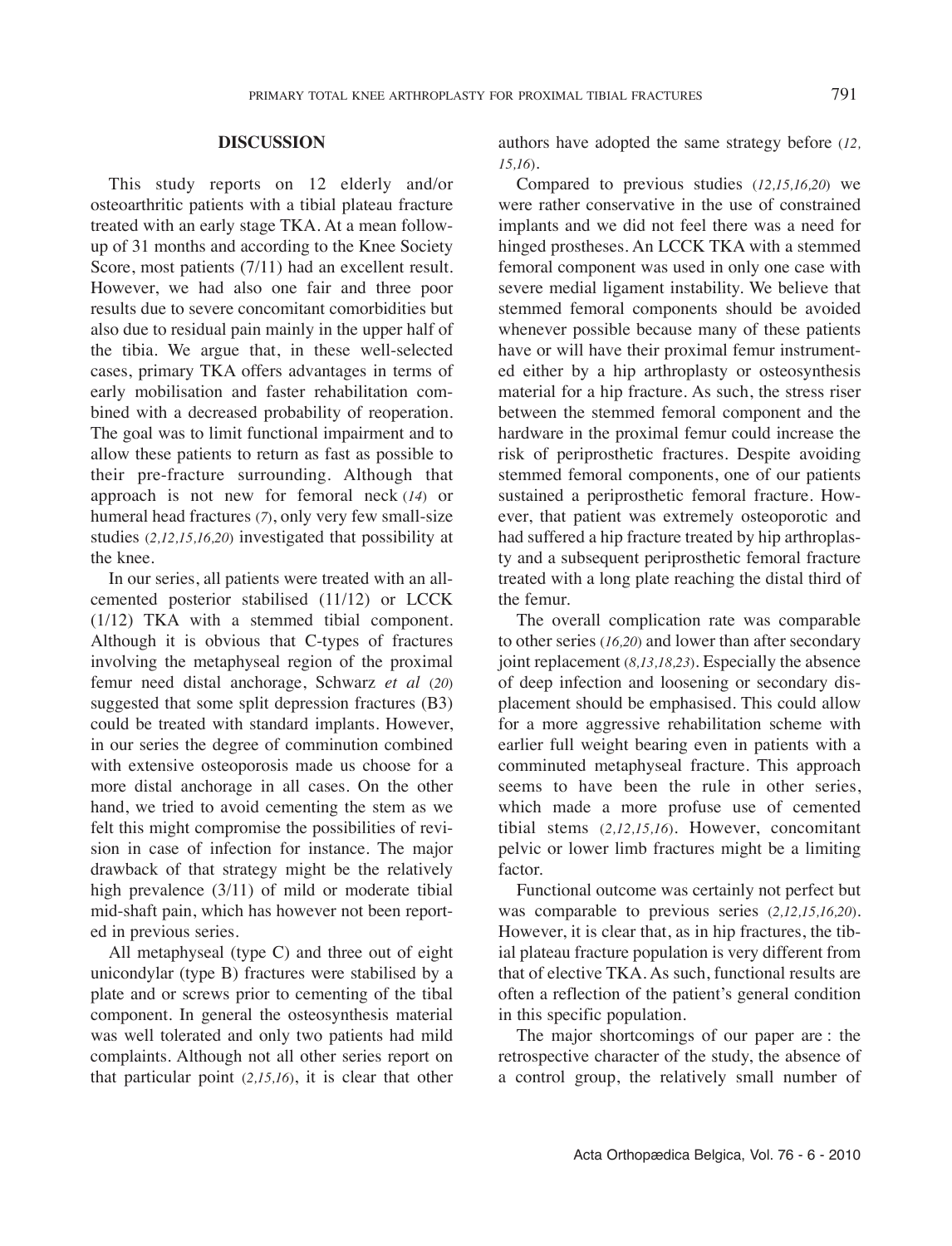patients and the limited period of follow-up. This precludes statistical analysis or subgroup analysis. Nevertheless, this is one of the largest series with one of the longest follow-ups. it emphasises the feasibility of the intervention and reports acceptable short-term results, which is the main goal in this patient population.

# **conclusIon**

Performing primary total knee replacement for tibial plateau fractures with or without a metaphyseal component, is a safe procedure resulting in acceptable functional results and only minor shortand medium-term complications. However, the procedure should be reserved for elderly patients with a fracture that would be difficult to fix due to severe comminution and/or poor bone quality or, in those patients with pre-existing osteoarthritis that would be candidates for a TKA anyway. It could also be considered in elderly patients with deficient coordination ability that would not be able to unload their knee after fracture fixation (*12,15,16,20*). On the other hand, the procedure is technically demanding and should only be undertaken by experienced knee arthroplasty surgeons having all necessary material at hand, i.e. stem extensions, augmentation blocks, constrained implants and osteosynthesis material.

#### *Acknowledgement*

The authors would like to thank Prof. Dr. Pierre-Paul Casteleyn, Head of the Orthopaedic Department of the UZ Brussel, and Frank Handelberg, Head of the Shoulder and Sports Traumatology Unit of the UZ Brussel for allowing them to include their patients in this series.

#### **rEFErEncEs**

- **1. Asif s, choon dsK.** Midterm results of cemented Press Fit Condylar Sigma total knee arthroplasty system*. J Orthop Surg (Hong Kong)* 2005 ; 13 : 280-284.
- **2. Bengtson so.** Tibial plateau fracture primarily treated with knee arthroplasty. SICOT Online Report February 04th, 2003. http://www.sicot.org/resources/File/iO\_reports/02- 2003/1-02-2003.pdf, accessed on September 13th, 2010.
- **3. Brunner A, horisberger M, ulmar B, hoffmann A, Babst r.** Classification systems for tibial plateau fractures ; does computed tomography scanning improve their reliability ? *Injury* 2010 ; 41 : 173-178.
- **4. chan dB, Jeffcoat dM, lorich dG, helfet dl.** Nonunions around the knee joint. *Int Orthop* 2010 : 34 : 271-281.
- **5. court-Brown c, McQueen MM, tornetta P III.** *Orthopaedic Surgery Essentials* – *Trauma*. 1<sup>st</sup> ed. Lipincot Williams & Wilkins, Philadelphia, 2006, pp 322-338.
- **6. Egol KA, Kubiak En, Fulkerson E, Kummer FJ, Koval KJ.** Biomechanics of locked plates and screws. *J Orthop Trauma* 2004 ; 18 : 488-493.
- **7. Gallinet d, clappaz P, Garbuio P, tropet Y, obert l.** Three or four parts complex proximal humerus fractures : hemiarthroplasty versus reverse prosthesis : a comparative study of 40 cases*. Orthop Traumatol Surg Res 2009* ; 95 : 48-55.
- **8. Gerich t, Bosch u, schmidt E, lobenhoffer P, Krettek c.** [Knee joint prosthesis implantation after fractures of the head of the tibia. intermediate term results of a cohort analysis.] (in German). *Unfallchirurg* 2001 ; 104 : 414-419.
- **9. hall JA, Beuerlein MJ, McKee Md ; canadian orthopaedic trauma society.** Open reduction and internal fixation compared with circular fixator application for bicondylar tibial plateau fractures. Surgical technique. *Bone Joint Surg* 2009 ; 91-A Suppl 2 Pt 1 : 74-88.
- **10. Insall Jn, dorr ld, scott rd, scott Wn.** rationale of the Knee Society clinical rating system. *Clin Orthop Relat Res* 1989 ; 248 : 13-14.
- **11. Keating JF, Grant A, Masson M, scott nW, Forbes JF.** Displaced intracapsular hip fractures in fit, older people : a randomised comparison of reduction and fixation, bipolar hemiarthroplasty and total hip arthroplasty. *Health Technol Assess* 2005 ; 9(41) : iii-iV, ix-x : 1-65.
- **12. Kilian u. [**Total knee replacement for primary treatment of intra-articular tibial head fractures in elderly patients] (in German) *Unfallchirurg* 2003 ; 106 : 1046-1050.
- **13. larson An, hanssen Ad, cass Jr.** Does prior infection alter the outcome of TKA after tibial plateau fracture? *Clin Orthop Relat Res* 2009 ; 467 : 1793-1799.
- **14. Macaulay W, Yoon rs, Parsley B, nellans KW, teeny sM ; dFActo consortium.** Displaced femoral neck fractures : is there a standard of car e? *Orthopedics* 2007 ; 30 : 748-749.
- **15. nau t, Pflegerl E, Erhart J, Vecsei V.** Primary total knee arthroplasty for periarticular fractures. *J Arthroplasty* 2003 ; 18 : 968-971.
- **16. nourissat G, hoffman E, hémon c** *et al.* **[**Total knee arthroplasty for recent severe fracture of the proximal tibial epiphysis in the elderly subject] (in French) *Rev Chir Orthop Reparatrice Appar Mot* 2006 ; 92 : 242-247.
- **17. rosen Al, strauss E.** Primary total knee arthroplasty for complex distal femur fractures in elderly patients. *Clin Orthop Relat Res* 2004 ; 425 : 101-105.
- **18. saleh KJ, sherman P, Katkin P** *et al.* Total knee arthroplasty after open reduction and internal fixation of fractures of the tibial plateau : a minimum five-year follow-up study*. J Bone Joint Surg* 2001 ; 83-A : 1144-1148.